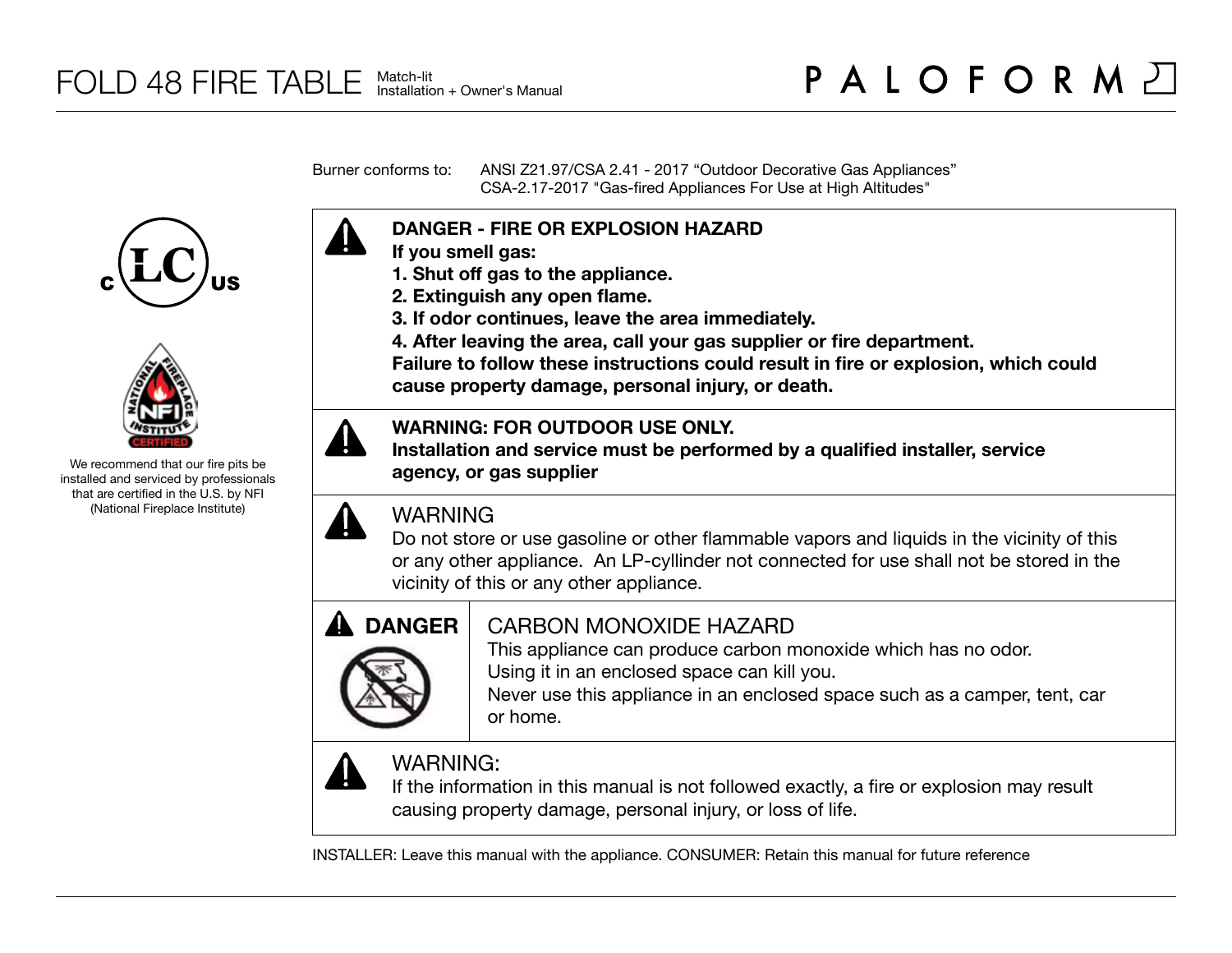# WARNINGS:

IMPORTANT: This appliance should be inspected before use and at least once annually by a qualified service person.

More frequent cleaning may be required as necessary. It is imperative that the control compartment, burners and circulating air passageways of the appliance be kept clean.

DANGER: Carbon monoxide poisoning can lead to death!

CARBON MONOXIDE POISONING: Early signs of carbon monoxide poisoning resemble the flu, with symptoms including headache, dizziness, or nausea. If you experience these signs, the Fire Pit may not be working properly. Get fresh air at once! Have the Fire Pit serviced. Some people are more affected by carbon monoxide than others, including pregnant women, people with heart or lung disease or anemia, those under the influence of alcohol, and those at high altitudes.

#### NATURAL GAS AND PROPANE:

To assist in detecting leaks, an odorant has been added to natural gas and propane. However, this odorant can fade, and gas may be present even though no odor exists. Make certain you read and understand all warnings. Keep this manual for reference. It is your guide to safe and proper operation of this appliance.

WARNING: Any modification to this appliance or its controls can be dangerous.

- 1. This appliance, as supplied, is only for use with the type of gas indicated on the rating plate.
- 2. When this appliance is connected to a fixed piping system, the installation must conform to local codes. or in the absence of local codes, to the National Fuel Gas Code, ANSI Z223.1/NFPA 54, or the International Fuel Gas Code.
- 3. Keep the appliance area clear and free from combustible materials, gasoline and other flammable vapors and liquids
- 4. Do not burn solid fuel in this appliance. Do not use this appliance to cook food or to burn paper or other objects.
- 5. Children and adults should be alerted to the hazards of high surface temperatures and should stay away to avoid burns or clothing ignition.
- 6. Clothing or other flammable materials should not be hung from the appliance, or placed on or near the appliance.
- 7. Young children should be carefully supervised when they are in the area of the appliance.
- 8. Do not use the appliance if any part has been under water. Immediately call a qualified service technician to inspect the appliance and to replace any part of the control system and any gas control which has been under water.
- 9. Inspect the appliance before each use.

10. Turn the appliance off and let cool before servicing, installing, repairing or covering. Any guard or other protective device removed for servicing the appliance must be replaced prior to operating the appliance. Only a qualified service person should install, service, or repair the appliance.

### HIGH ALTITUDE INSTALLATION

The appliance is certified for installations up to 4500' (1372 m) above sea level. At this altitude range, no changes to the appliance are required. Please contact Paloform for information regarding installation above 4500' (1372 m).

### LOCAL CODES

The installation of this appliance must conform with local codes, or in the absence of local codes, with the National Fuel Gas Code, ANSI Z223.1 • NFPA 54; National Fuel Gas Code; Natural Gas and Propane Installation Code, CSA B149.1; or Propane Storage and Handling Code, CSA B149.2, as applicable.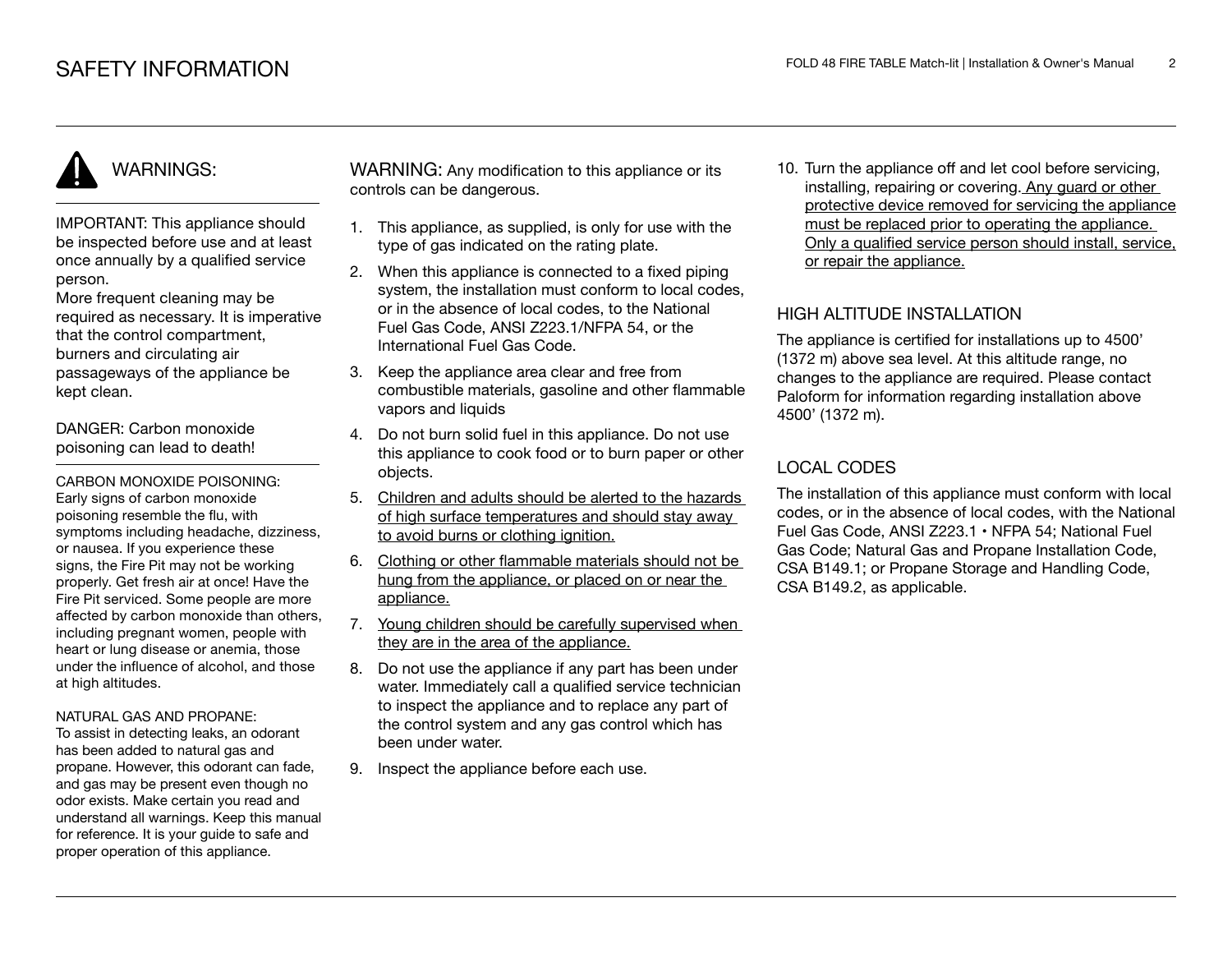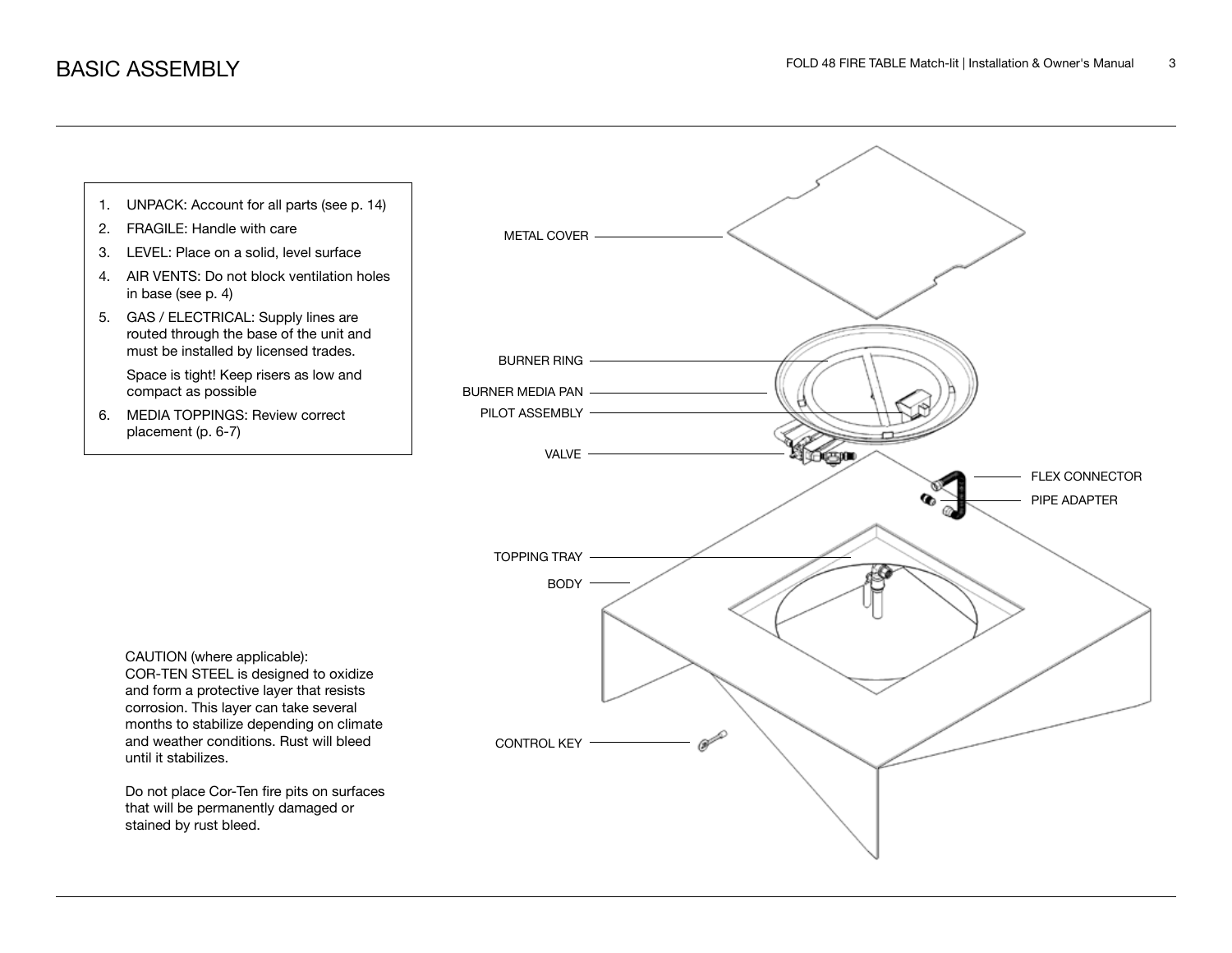

GAS SUPPLY OPENING / VENTILATION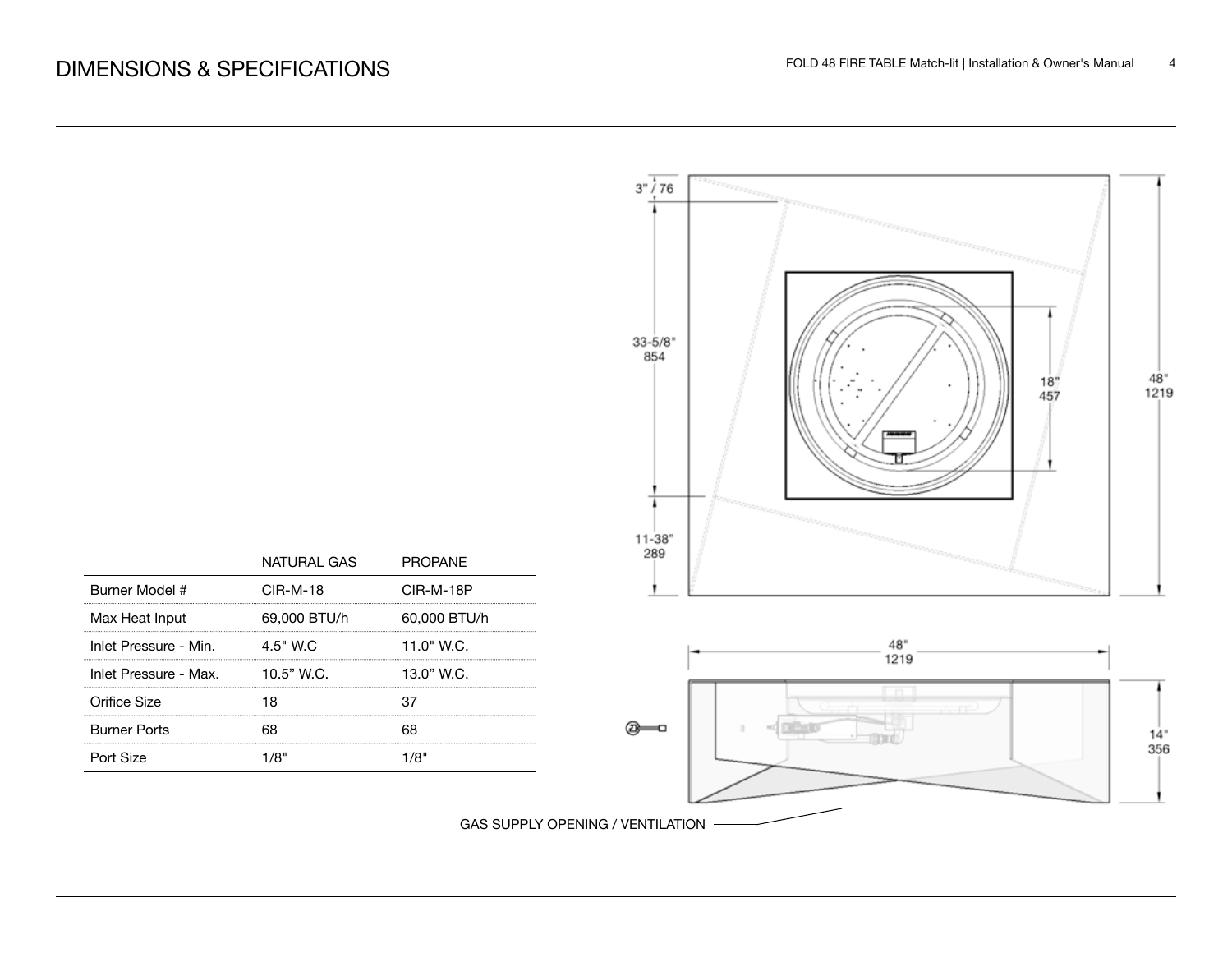

### FIG 1. MINIMUM CLEARANCES TO COMBUSTIBLES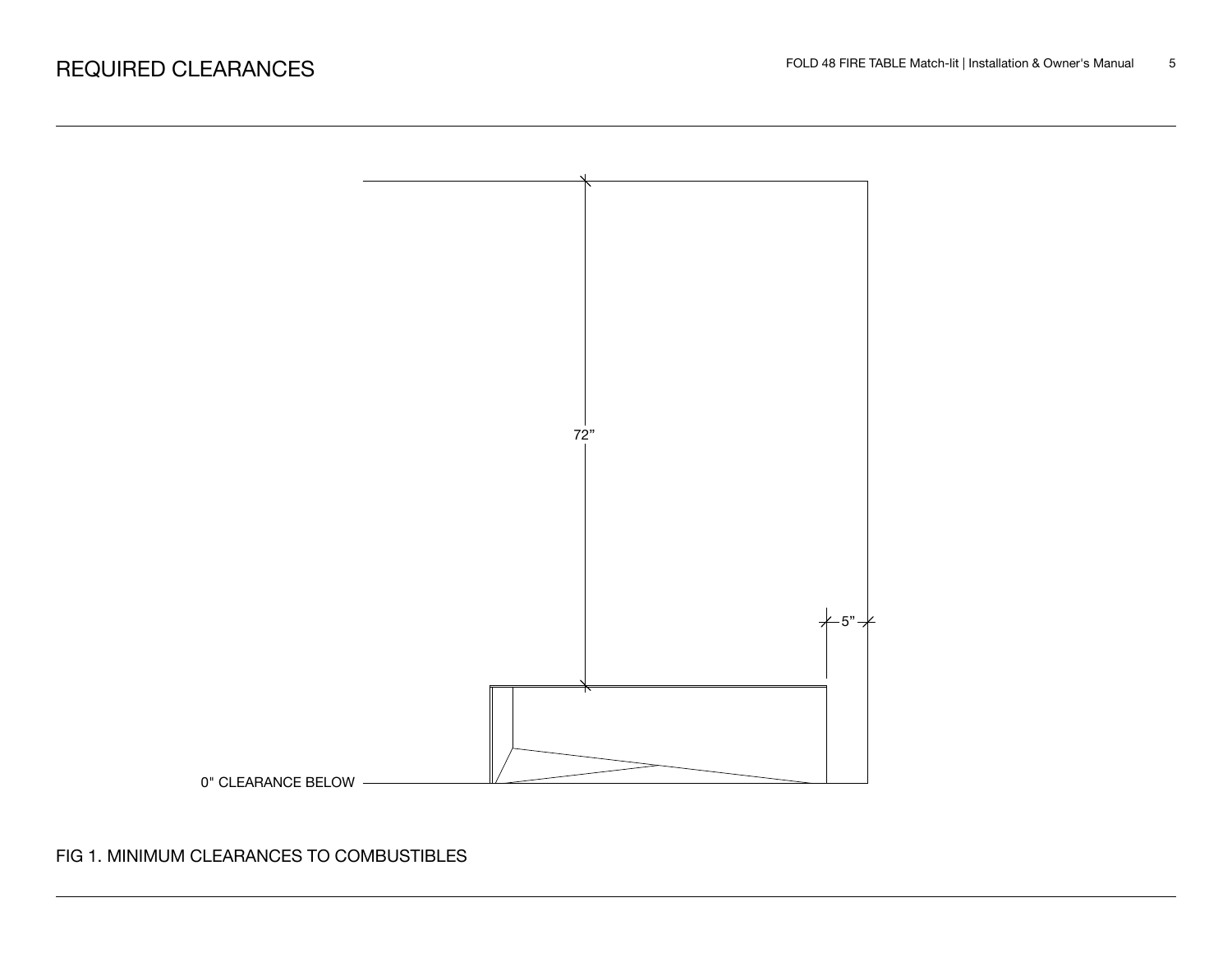### WARNING:

Failure to position parts in accordance with these diagrams and instructions and/or failure to use parts specifically approved for use with this appliance may result in property damage or personal injury.

Do not remove the data plates attached to the Outdoor Fire Pit Burner. These plates contain important information.

### NOTICE:

Installation and repair should be done by a qualified service person. The appliance should be inspected before use and at least once annually by a qualified service person. More frequent cleaning may be required as necessary. It is imperative that control compartment, burner ports and circulating air passageways of the appliance be kept clean.

### CAUTION:

New Lava Rock may pop or crackle when first heated. This should subside after 30 minutes to one hour or more of operation. Maintain safe distance during this time.

### TO ASSEMBLE THE FIRE PIT

- 1. Connect the Burner Assembly to the gas/propane supply using the supplied flex connector and following the instructions on page 8.
- 2. Carefully leak test all connections following the procedure on page 8.
- 3. Fill the burner pan evenly with burner media (crushed tempered glass for natural gas; volcanic rock for propane). Do not obstruct the pilot lighting port with burner media! Use burner media supplied by Paloform only!
- 4. Follow the Initial Lighting Instructions on page 9. Make sure that the flame carries to all parts of the burner. Turn OFF the appliance and let it cool before proceeding to the next step.
- 5. Evenly distribute decorative topping (river stones, crushed glass or lava rock) on top of burner media. An uneven or excessively thick layer of topping can result in an uneven flame.
- 6. Do not cover pilot shield. Keep the lighting port open and free of media. Do not use any media not supplied by the manufacturer!









CORRECT FLAME APPEARANCE

LIGHTING PORT: DO NOT OBSTRUCT



BURNER MEDIA DECORATIVE TOPPING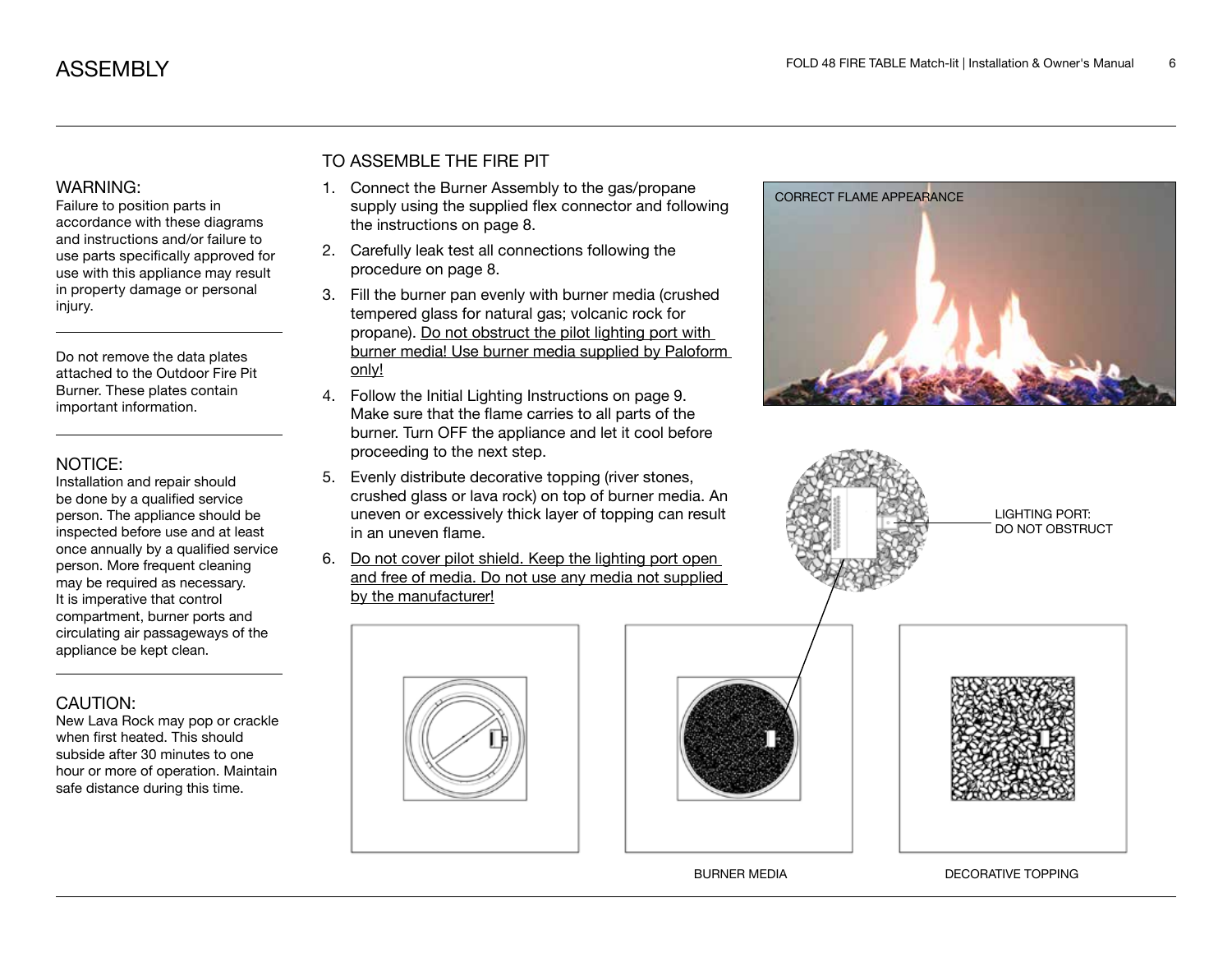CAUTION: Do not use any media over the burner that have not been supplied by Paloform. Landscape stone or other natural or manufactured materials may explode when heated.



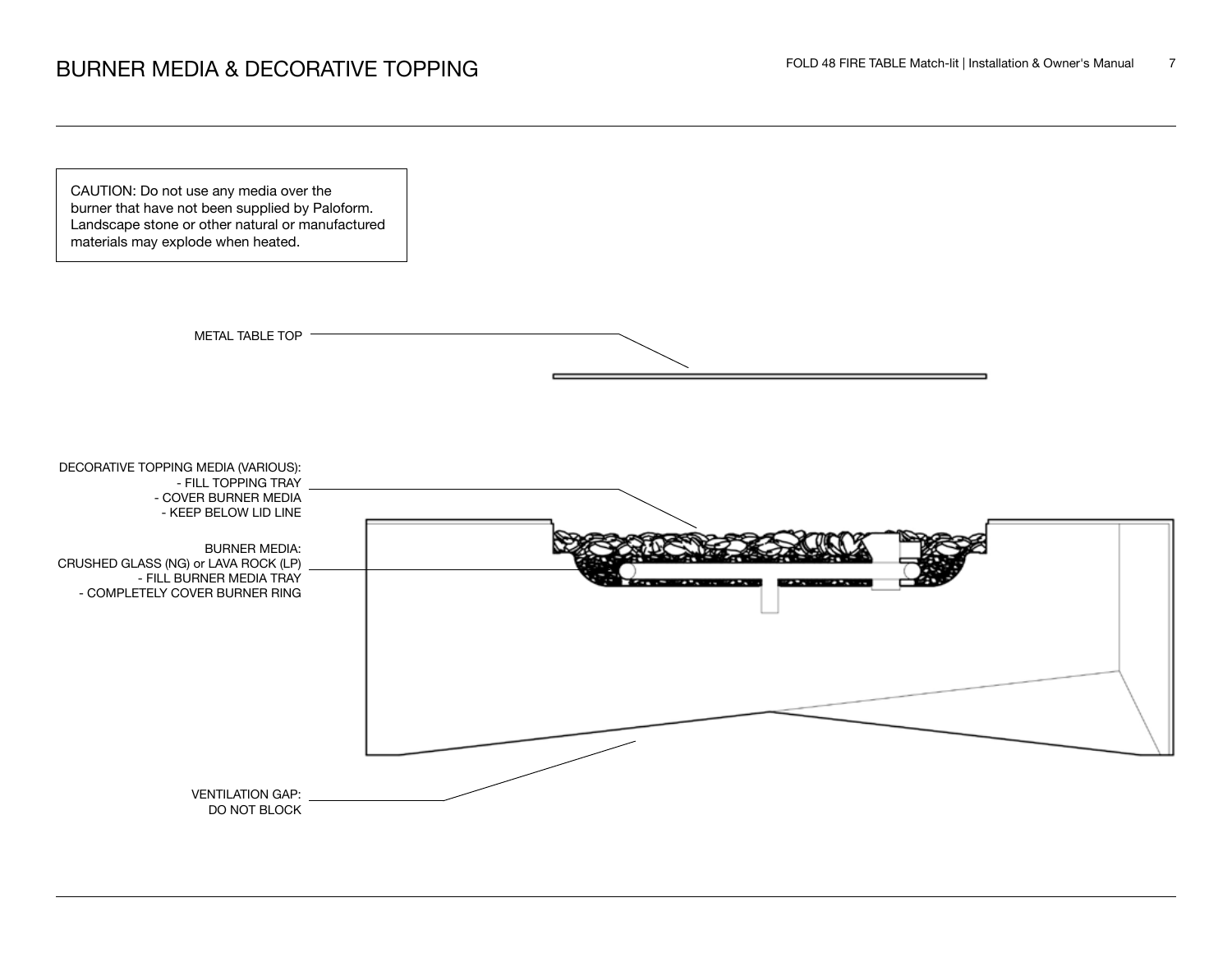# WARNING:

A qualified service person must connect the appliance to the gas supply. Follow all local codes.

### CAUTION:

Use only new black iron or steel pipe. Internally tinned copper tubing may be used in certain areas. Use pipe of 1/2" diameter or greater to allow proper gas volume to Outdoor Fire Pit Burner. If pipe is too small, undue loss of pressure will occur.

### INSTALLATION ITEMS NEEDED:

Before installing the Outdoor Fire Pit, make sure you have all items listed bellow:

- piping (check local codes)
- sealant
- manual shutoff valve
- adjustable (crescent) wrench or pliers
- sediment trap
- tee joints
- pipe wrench

### INSTALLATION REQUIREMENTS

Installation must include a manual shutoff valve, union, and plugged 1/8" NPT tap. Locate NPT tap within reach for test gauge hook up. NPT tap must be upstream from the appliance.

Apply pipe joint sealant lightly to male threads. This will prevent excess sealant from going into pipe. Excess sealant in pipe could result in a clogged burner injector.

Install sediment trap in supply line as shown below. Locate sediment trap where it is within reach for cleaning and trapped matter is not likely to freeze.

A sediment trap prevents moisture and contaminants from entering the Outdoor Fire Pit controls. If a sediment trap is not installed, or is installed incorrectly, the unit may not work properly.

APPROVED FLEXIBLE GAS HOSE

### CHECKING GAS CONNECTION

WARNING: Test all gas piping and connections for leaks after installing or servicing. Correct all leaks immediately.

WARNING: Never use an open flame to check for a leak. Apply a mixture of liquid soap and water to all joints. Bubbles forming on joints while the gas is running indicate a leak. Correct all leaks at immediately.

Test Pressures in Excess Of 1/2 psi (3.5 kPa) This appliance and its individual shutoff valve must be disconnected from the gas supply piping system during any pressure testing of that system at test pressures in excess of ½ psi (3.5 kPa).

Test Pressures Equal To or Less Than 1/2 psi (3.5 kPa) This appliance must be isolated from the gas supply piping system by closing its individual manual shutoff valve during any pressure testing of the gas supply piping system at test pressures equal to or less than ½ psi (3.5 kPa).

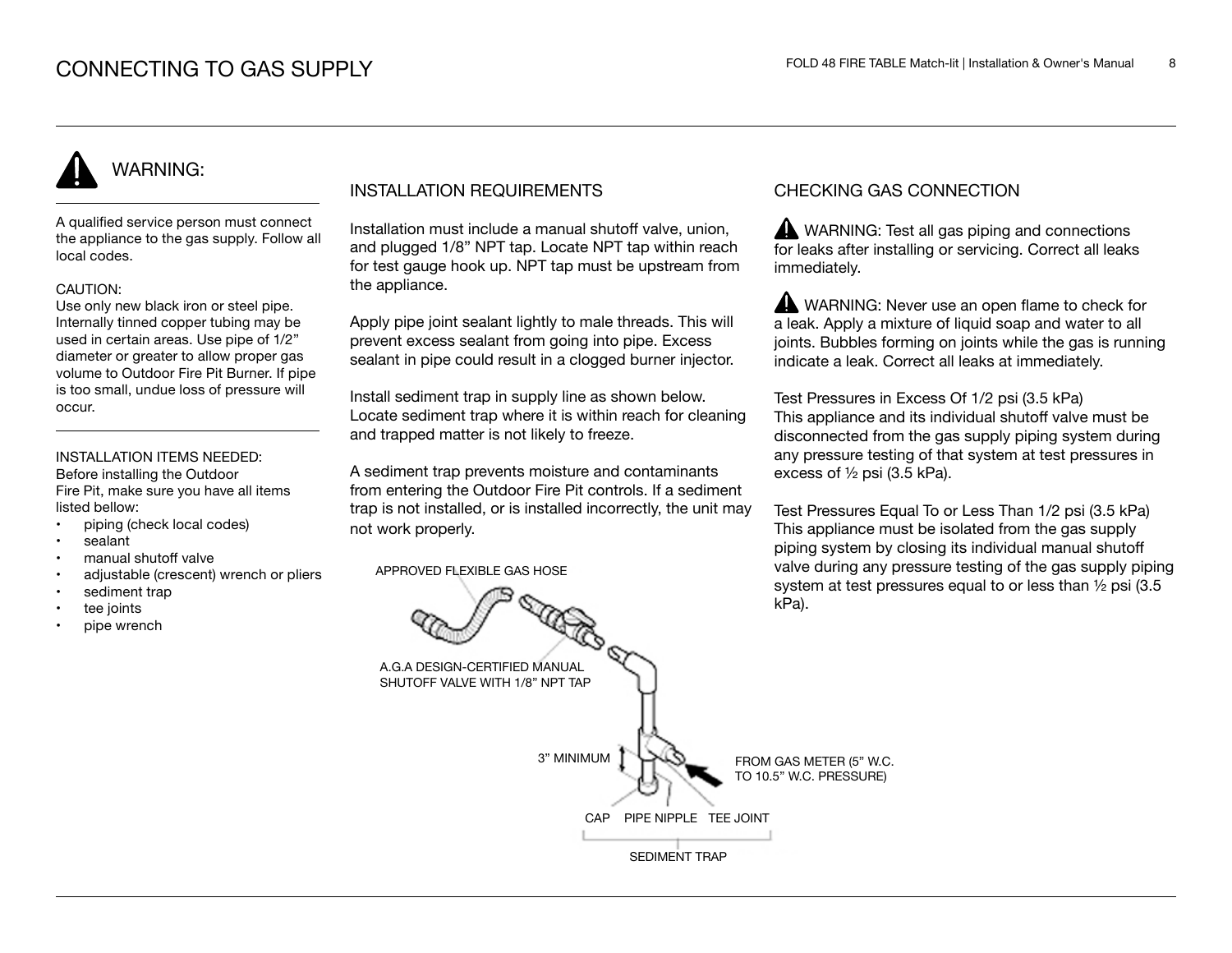# WARNINGS:

Failure to follow these instructions exactly may result in fire or explosion causing property damage, personal injury or loss of life.

Before operating the appliance, check all around the appliance area and on the surrounding floor for the smell of gas - some gas is heavier than air and may settle on the floor in the event of a leak. IF YOU SMELL GAS, follow the safety instructions on page 1 of this manual.

The main gas valve in this appliance is not serviceable. Do not try to repair or modify the valve, as doing so may result in a fire or explosion. Call a qualified service technician if you have any safety concerns.

Do not use this appliance if any part of it has been under water. Immediately call a qualified service technician to inspect the appliance and to replace any part of the control system and any gas control that has been under water.

Improper installation, adjustment, alteration, service or maintenance can result in injury or property damage. For assistance or additional information, consult a qualified installer, service agency or the gas supplier.

Do not store or use gasoline or other flammable vapors or liquids in the vicinity of this appliance.

### INITIAL LIGHTING INSTRUCTIONS

- 1. Purge air from the supply line as follows:
	- Open the main shutoff valve.
	- Unscrew the main pressure test point on the appliance regulator
	- Leave the inlet test screw open until gas flows in.
	- When the gas is flowing, tighten the inlet screw immediately.
- 2. Test for leaks in each of the following locations:
	- The gas supply line connection to the main valve;
	- The Burner connections and pilot;
	- All joints on the valve and control body;
	- All field made joints and gas shutoff valves;
	- All factory made joints and connections.
- 3. You may check for gas leaks using one of the following methods only:
	- Soap and water solution. WARNING: If using a soap and water solution to test for leaks, DO NOT spray the solution onto electronic parts;
	- An approved leak testing spray;
	- An electronic sniffer. NOTE: Remove any excess pipe compound from connections if using this method, as the compound can set off electronic sniffers.

### DANGER: NEVER USE AN OPEN FLAME TO CHECK FOR GAS LEAKS.



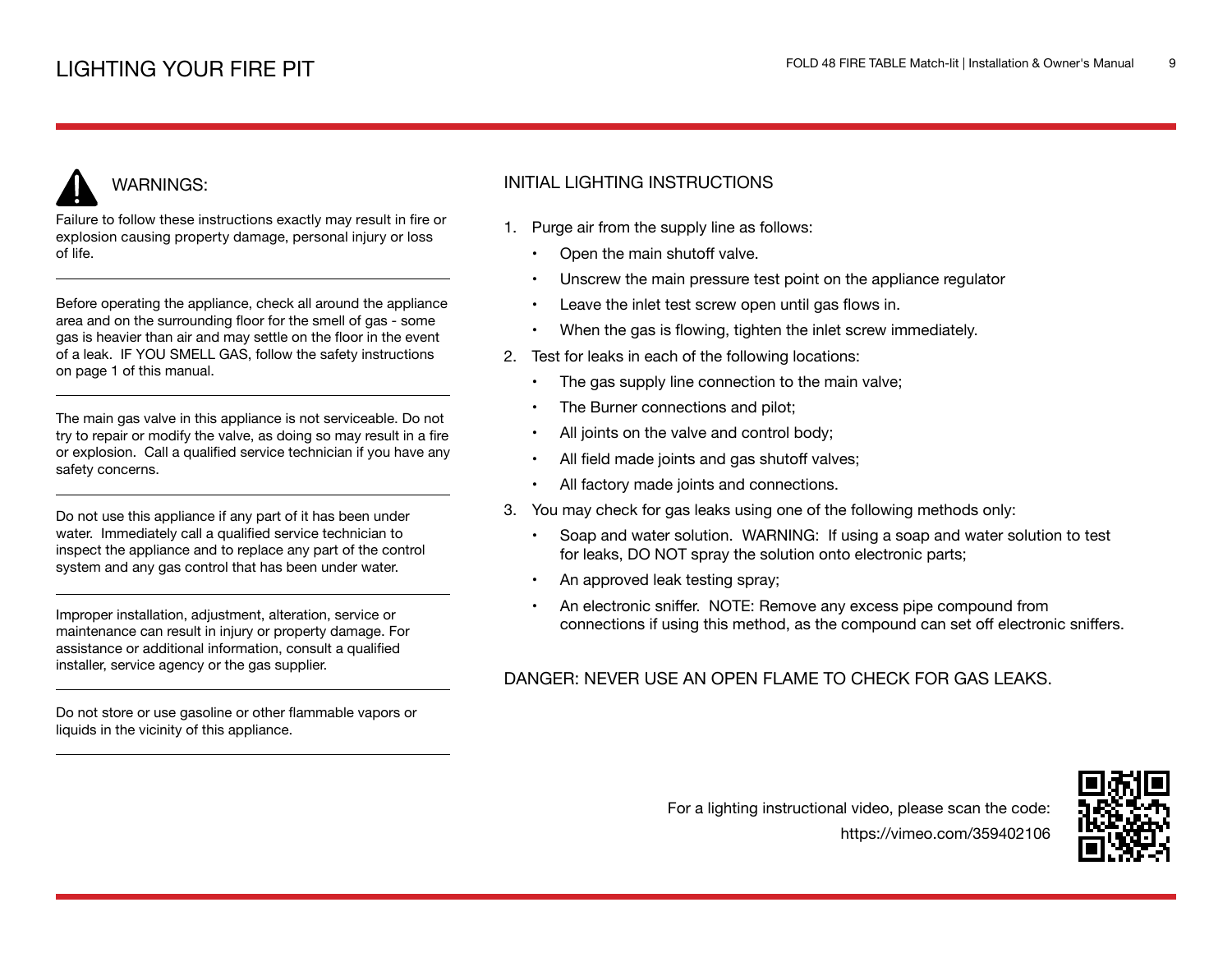### STOP!

Review the safety information on pages 1, 2 and 9 of this manual.

Use only your hand to push in or turn the gas control key. Never use tools. If the key will not push in or turn by hand, don't try to repair it, call a qualified service technician. Force or attempted repair may result in a fire or explosion.

Please ensure that you are familiar with the safe operation of the fire pit controls before replacing the instructional control knob with the Paloform key.

The control key/knob is meant to fit tight and be left in place. Remove only for winterization.



VALVE POSITIONS

The gas valve has three positions: PILOT, ON and OFF.

- To light your fire pit, you first light the pilot flame, then turn on the gas to main burner.
	- 1. Insert the control key (or control knob). Make sure the "half-moon"-shaped hole in the end of the key and the valve stem are aligned.
- 2. The key should turn freely 90°. Turn the key to the PILOT position (clockwise until it stops)
- 3. Push the control key in until it stops, and hold in this position.
- 4. Apply a flame to the lighting port with a barbecue lighter. The pilot flame will ignite.
- 5. Continue to hold the key down for up to thirty seconds after lighting the pilot.
- 6. When the control key is released, the pilot flame should continue to burn (if the pilot goes out, repeat the above steps).
- 7. Rotate the gas control key from PILOT to ON position (full counterclockwise position) to supply full flow to main burner.

Failure to turn the control key to the full ON position will reduce the flow and could result in poor ignition of main burner.

- 8. To extinguish main burner, rotate the gas control key clockwise to the PILOT position.
- 9. To extinguish pilot, push the control key in slightly and turn to the OFF position (fully clockwise).

NOTE: We do not recommend leaving the fire pit unattended with the pilot lit. Please turn to the OFF position.



PILOT

Push key in PILOT position to start the flow of gas to the pilot. Light the pilot while holding the key in



Turn the key 90° counter-clockwise to turn on the main burner. To turn the main burner off, turn clockwise 90° back to the PILOT position



To turn the pilot off, push slightly and turn clockwise 90° to the OFF position.

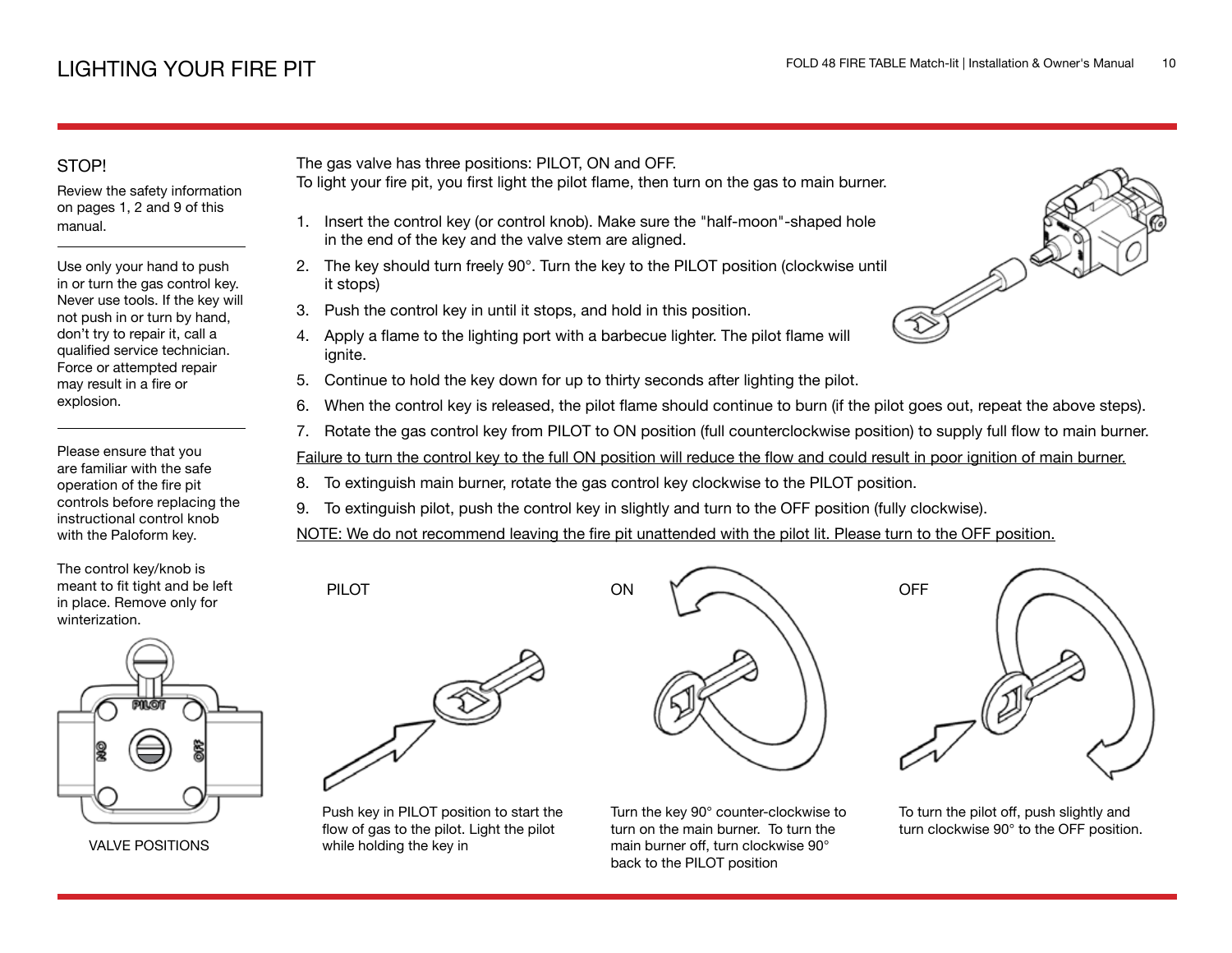### KEEP YOUR FIRE PIT COVERED

Covering your fire pit with its all-weather cover when not in use will prolong the life of all its components.

WARNING: Turn off gas before servicing fire pit.

We recommend that a qualified service technician perform the following check-ups at the beginning of each fire pit season.

If any irregularities are apparent with operation. Please refer to Troubleshooting guide, page 12.

### BURNER ELEMENT AND PILOT

Inspect the burner at regular intervals at least twice a year. Keep the burner and pilot area clean by vacuuming or brushing. Make sure the burner porting and burner air openings are free of obstructions at all times. Remove pilot cover to inspect pilot.

Remove topping from top of burner ring and Inspect area around the burner. Remove any lint or foreign material with a brush or vacuum cleaner.

### PILOT FLAME

The flames from the pilot should be visually checked as soon as the unit is installed, and periodically during normal operation. The pilot flame must always be present when the fire pit is in operation. The pilot flame has two distinct flames: one engulfing the thermocouple and the other reaching to the main burner.



PILOT ASSEMBLY

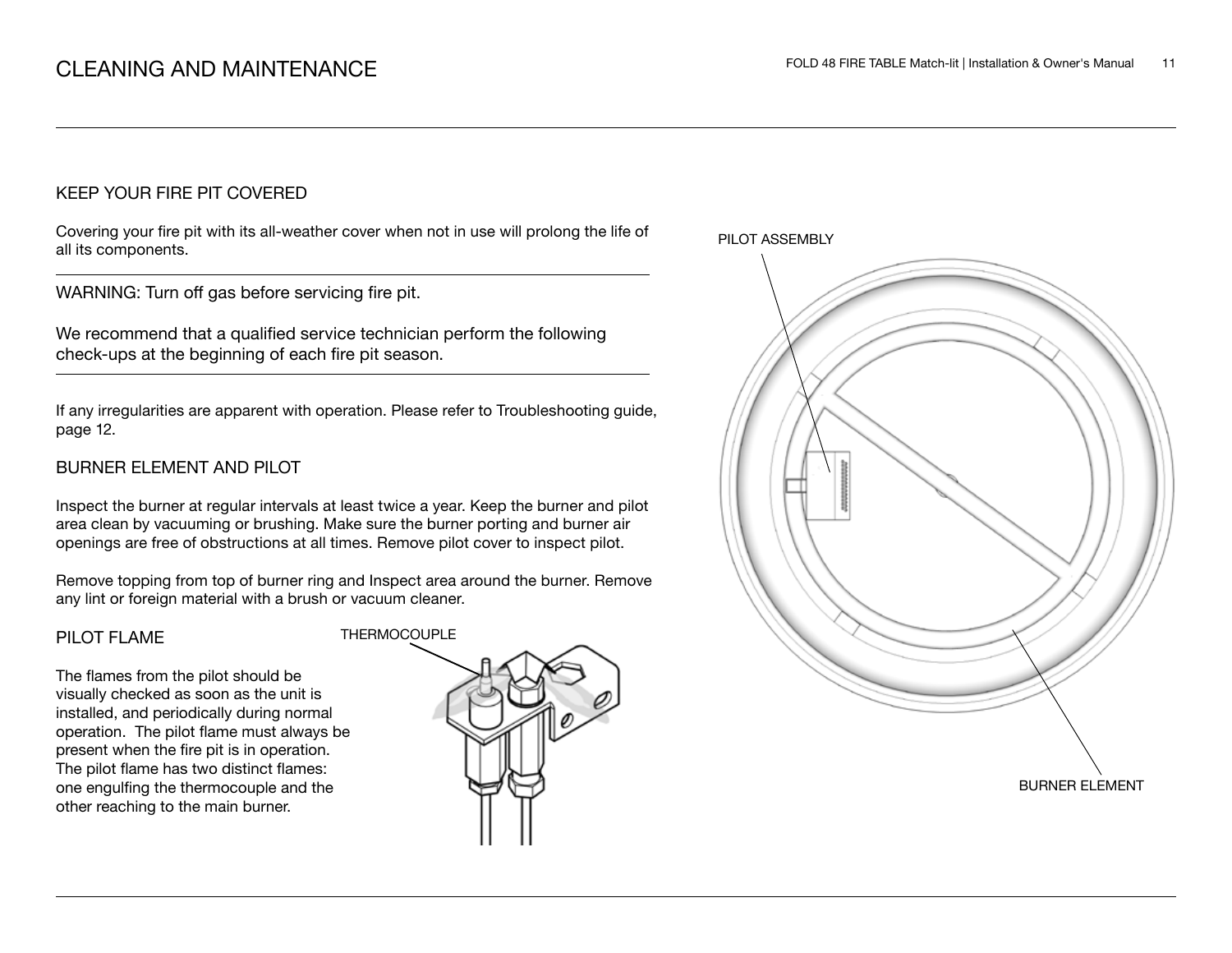### WARNING:

Turn off appliance and let cool before servicing. Only a qualified service person should service and repair this appliance.

IMPORTANT: Operating unit where impurities in air exist may create odors. Cleaning supplies, paint, paint remover, cigarette smoke, cements and glues, new carpet or textiles, etc., create fumes. These fumes may mix with combustion air and create odors. These odors will disappear over time.



Shut off gas supply. Do not try to light any appliance.

Do not touch any electrical switch; do not use any phone in the vicinity of the appliance.

Immediately call your gas supplier from a safe distance. Follow your gas supplier's instructions.

| <b>OBSERVED PROBLEM</b>                                                                                                                                                              |                      | POSSIBLE CAUSE                                                                                                                                  |                      | <b>REMEDY</b>                                                                                                                                                                                                                           |
|--------------------------------------------------------------------------------------------------------------------------------------------------------------------------------------|----------------------|-------------------------------------------------------------------------------------------------------------------------------------------------|----------------------|-----------------------------------------------------------------------------------------------------------------------------------------------------------------------------------------------------------------------------------------|
| Unit is smoking / sooting excessively. (Note:<br>It is natural and unavoidable for appliance<br>sets to produce moderate levels of carbon<br>(soot) where flames contact the media.) | 1.<br>2.<br>3.       | Poor fuel quality<br>Excessive flame impingement or block-<br>age<br>Improper fuel/air mixture                                                  | 1.<br>2.<br>3.       | Contact local natural gas company<br>Separate the stones to allow more<br>flame passage<br>Remove any foreign items from the<br>flame pattern and/or check for proper<br>orifice sizing                                                 |
| Burner is excessively noisy<br>(Note: The movement and combustion of gas<br>will create low, unavoidable levels of noise.)                                                           | 1.<br>2.             | Passage of air/gas across irregular<br>surfaces<br>Excessive gas pressure on natural gas<br>units                                               | 1.<br>2.             | Relieve any tight bends or kinks in<br>gas supply line<br>Check/reset gas regulator pressure                                                                                                                                            |
| Gas odor even when manual valve is in the<br>OFF position                                                                                                                            | 1.<br>2.             | Gas leak. See Warning statement below.<br>Main gas valve defective.                                                                             | 1.<br>2.             | Locate and correct all leaks (see<br>Checking Gas Connections, pg 8)<br>Replace gas valve                                                                                                                                               |
| Unit produces unwanted odors                                                                                                                                                         | 1.                   | Gas leak. See Warning statement below.                                                                                                          | 1.                   | Locate and correct all leaks (see<br>Checking Gas Connections, pg 8)                                                                                                                                                                    |
| Pilot cannot be lit                                                                                                                                                                  | 1.<br>2.<br>3.<br>4. | Gas supply turned off or manual shutoff<br>valve closed<br>Air in gas lines when installed<br>Pilot adjustment screw closed<br>Pilot is clogged | 1.<br>2.<br>3.<br>4. | Turn off gas supply or open manual<br>shutoff valve<br>Purge air from the supply line<br>Adjust pilot flame for approximately<br>1" blue flame<br>Clean pilot (see Cleaning and Main-<br>tenance, page 11) or replace pilot<br>assembly |
| Pilot does not stay lit after control is released                                                                                                                                    | 1.<br>2.             | Flame sensor/thermocouple is not hot<br>enough<br>Thermocouple is damaged                                                                       | 1.<br>2.             | Retry, holding control 0key for a<br>longer period of time (20 seconds or<br>more) before releasing<br>Replace thermocouple                                                                                                             |
| Burner does not light after pilot is lit                                                                                                                                             | 1.<br>2.<br>3.<br>4. | Burner orifice is clogged<br>Inlet gas pressure is too low<br>Burner orifice diameter is too small<br>Flame sensor lead loose or disconnected   | 1.<br>2.<br>3.<br>4. | Clean burner orifice<br>Contact local gas or propane supplier<br>Replace burner orifice<br>Reconnect or tighten lead                                                                                                                    |
| Delayed burner ignition                                                                                                                                                              | 1.                   | Pilot flame is obstructed                                                                                                                       | 1.                   | Clear media/debris from lighting port                                                                                                                                                                                                   |
| Burner flame is too low                                                                                                                                                              | 1.<br>2.<br>3.       | Incorrect gas supply or pressure<br>Blocked burner orifice or burner ports<br>Improper burner orifice size                                      | 1.<br>2.<br>3.       | Check for proper gas supply pressure<br>Free burner orifice and burner ports of<br>any burrs, paint, or other blockage<br>Verify proper burner orifice sizing (see<br>page 4)                                                           |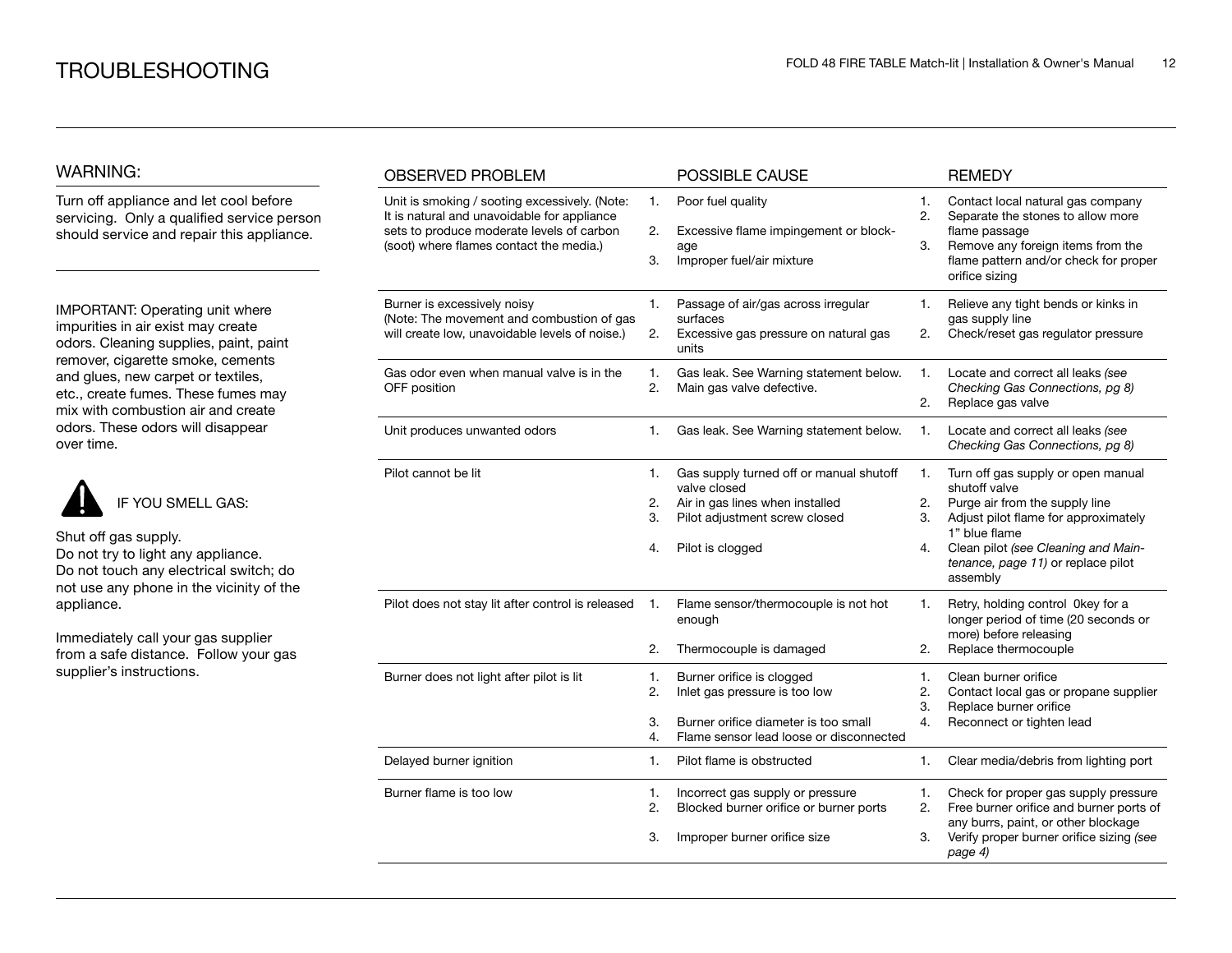|                |                           | Natural Gas          | Propane       |
|----------------|---------------------------|----------------------|---------------|
| $\blacksquare$ | <b>Pilot Cover</b>        | CIR-EPC              | same          |
| 1a             | Pilot Shroud              | CIR-EPC              | same          |
| 2              | Pilot Assembly            | <b>PIL-M-388</b>     | same          |
| 3              | 18" Burner Ring           | CIR-18-BUR           | same          |
| 4              | <b>Burner Pan</b>         | CIR-18-PAN           | same          |
| 5              | 3/8" Flare Adapter        |                      |               |
| 6              | Regulator                 | M-REG-RV20-NG        | M-REG-RV20-LP |
| 7              | 3/8" Close Nipple         |                      |               |
| 8              | 3/8" 135° Street Elbow    |                      |               |
| 9              | Valve Bracket             | BEN32-BRA-WR109      | same          |
| 10             | Main Gas Valve            | M-VAL-WR-764-109     | same          |
| 11             | Control Key               | M-KEY-WR109          | same          |
| 12             | Venturi                   | CIR-VFN-1            | same          |
| 13             | Orifice                   | FIT-ORI-18           | FIT-ORI-37    |
| 14             | 3/8" Street Elbow         |                      |               |
| 15             | <b>Flex Connector</b>     | CON-SS-5MM-12        | same          |
| 16             | Burner Media (not shown)  | <b>Crushed Glass</b> | Lava Pebbles  |
| 17             | Topping Media (not shown) | Various              | Various       |
| 18             | Fabric Cover (not shown)  | COV-FOL48-LC         | same          |
| 19             | Vessel (not shown)        | FOL48-(colour code)  | same          |